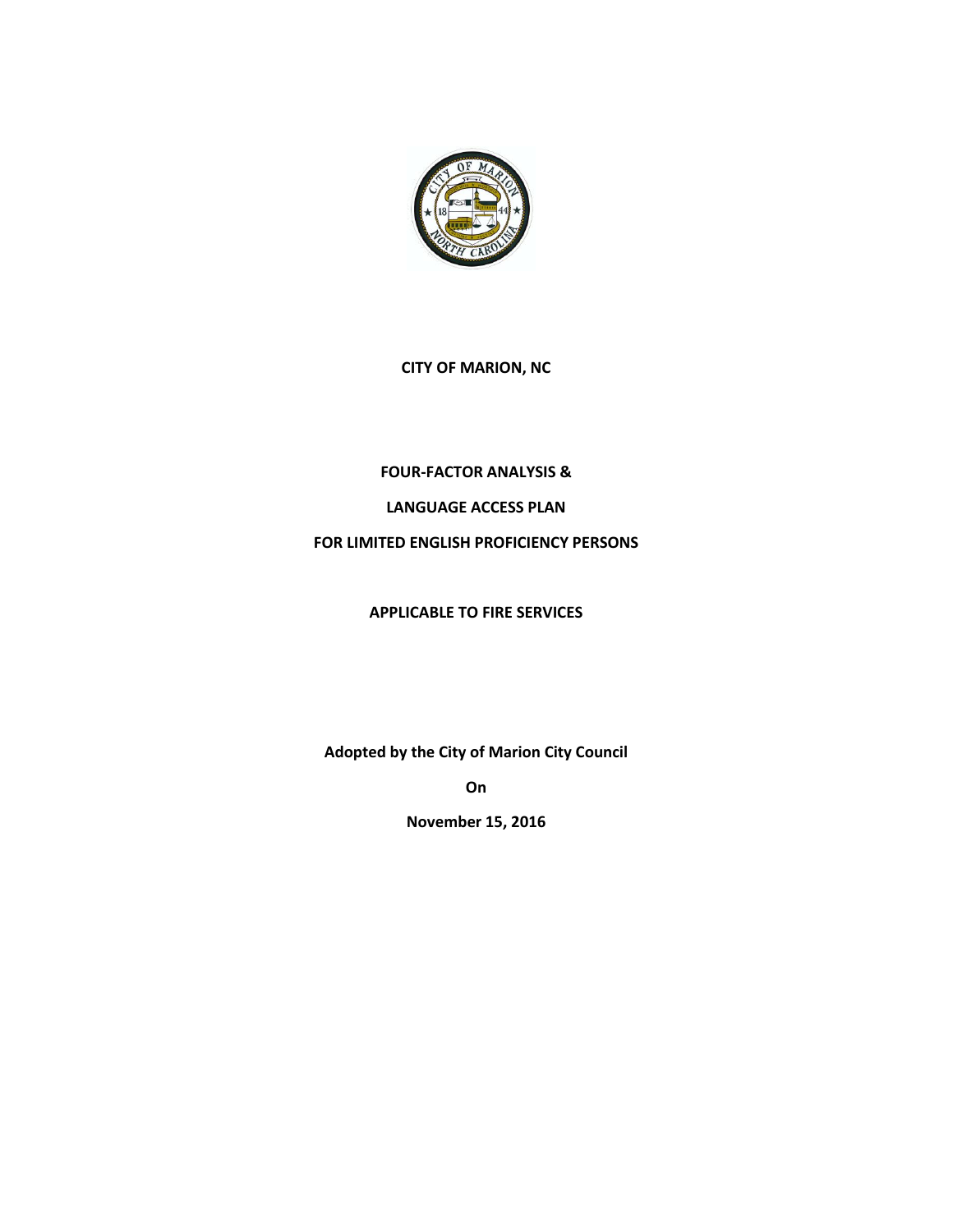### **City of Marion**

#### **Four-Factor Analysis For**

#### **Limited English Proficiency**

Purpose: In compliance with Executive Order 13166, the City of Marion has prepared a Four-Factor Analysis to assist in the development of a Language Access Plan (LAP) for Limited English Persons (LEP).

History: Title VI of the Civil Rights Act of 1964 is the federal law which protects individuals from discrimination on the basis of their race, color, or national origin in programs that receive federal financial assistance. In certain situations, failure to ensure that persons who have limited English proficiency can effectively participate in, or benefit from, federally assisted programs may violate Title VI's prohibition against national origin discrimination.

Persons who, as a result of national origin, do not speak English as their primary language and who have limited ability to speak, read, write, or understand English may be entitled to language assistance under Title VI in order to receive a particular service, benefit, or encounter.

*City of Marion Four-Factor Analysis*: The following Four-Factor Analysis will serve as the guide for determining which language assistance measures the City of Marion will undertake to guarantee access to the City's fire department services by LEP persons.

**Factor 1:** Number or proportion of LEP persons served or encountered in the eligible service population. Served or encountered includes those persons who would be served by the recipient if the person received education and outreach and the recipient provided sufficient language services.

*Response:* Based on the service provided as a result of the City receiving USDA funds (the purchase of a fire truck), the entire City's population is considered to be the eligible area and population served. To determine if a certain population within the City meets the federal criteria as LEP which is more than 1,000 individuals or 5% of the population, the City utilized data obtained through the U.S. Census Bureau, American FactFinder, Language Spoken at Home by Ability to Speak English for the Population 5 Years and Over, 2010-2014 American Community Survey 5-Year Estimates. Based on this data, the City meets the 1,000 or 5% LEP person's threshold for Spanish or Spanish Creole. According to the July 1, 2015 North Carolina Office of State Budget and Management's Certified Population for the City of 8,129, *9.93% (807) of our total population speak Spanish or Spanish Creole*. Of those 807, 416 (52%) speak English "very well". This leaves a total of 391 (4.81%) of our total population who speak Spanish or Spanish Creole and speak English less than "very well". While there are other ESL groups represented in the City, each language is represented by fewer than 20 people which is less than ½% of the population.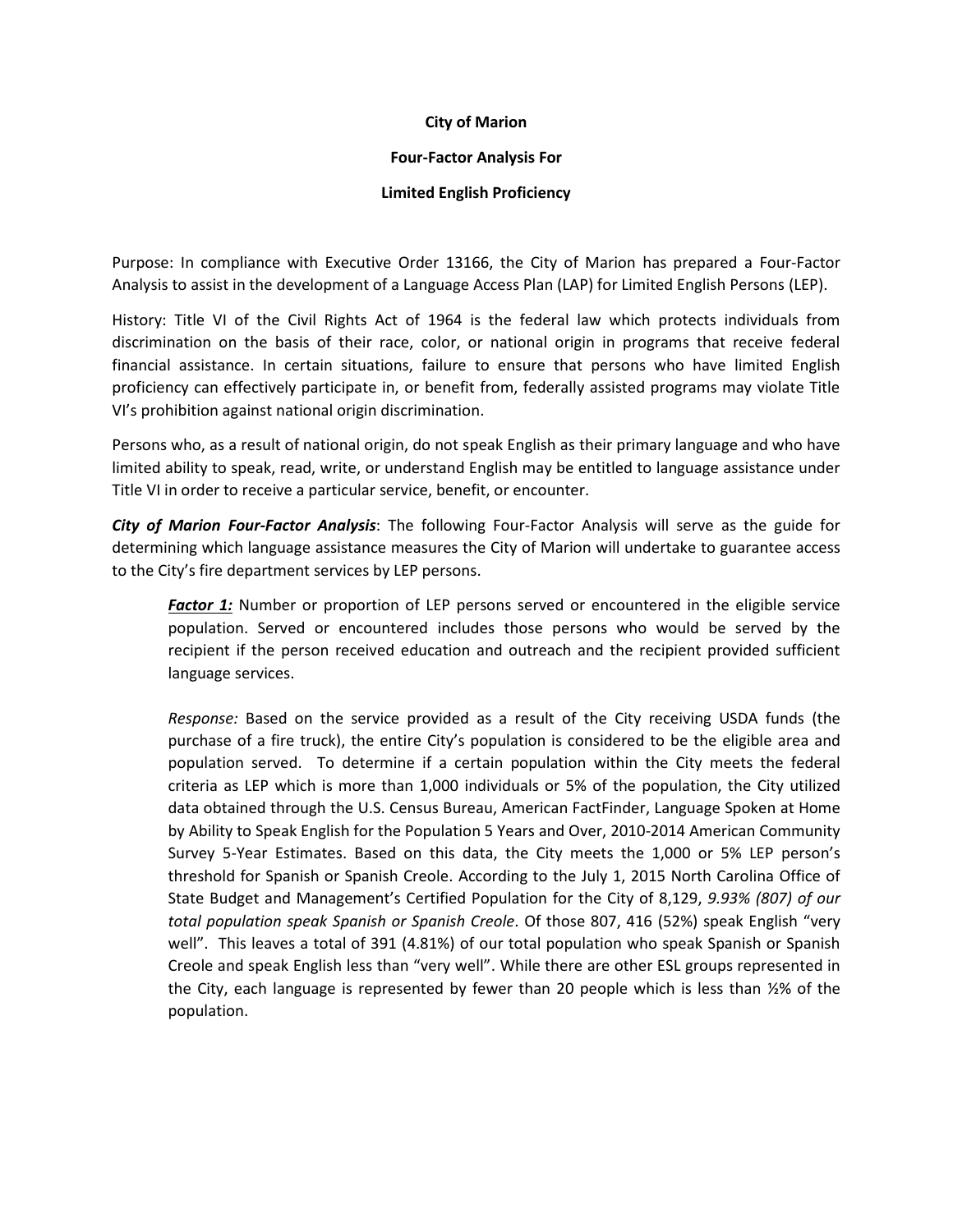*Factor 2:* The frequency with which the LEP persons come into contact with the program.

*Response:* Our USDA Rural Development project (the purchase of a fire truck) is considered to potentially affect anyone within the Marion city limits and contact with the LEP persons can occur at any time due to the nature of public safety. The present Fire Chief states that the department has rarely come into contact with Spanish speaking individuals. When contact has occurred, a child in the family has been present that could speak fluent Spanish and English and could translate. While frequency in this case does not negate the importance, experienced frequency is considered rare.

*Factor 3:* The nature and importance of the program, activity, or service provided by the program.

*Response:* In addition to responding to fire calls and other related emergencies, the Fire Department issues fire permits and performs fire inspections. In cases of "other related emergencies", the Fire Department is not the main responder and is assisting the County EMS. While all of these services are considered important, fire calls are deemed the most important due to the potential urgency of the situation. Each call is different and verbal communication can be a life or death matter.

*Factor 4:* The resources available and costs to the recipient.

*Response:* The City has two Police Officers that can fluently and effectively communicate in both English and Spanish and have a basic knowledge of specialized terms and concepts used frequently in the provision of public safety services. One of these employees is available at all times by phone at any time of emergency to assist in translation. These employees may also be utilized to translate documents and forms if/when needed. There would be no costs to the recipient.

The City will use other translation services to translate documents and forms when needed such as www.freetranslation.com. There would be no costs to the recipient.

The City recently launched a new website which provides City departments the ability to customize the documents provided the public. The Language Access Plan and any documents that are available in Spanish can be provided on the website. There would be no costs to the recipient.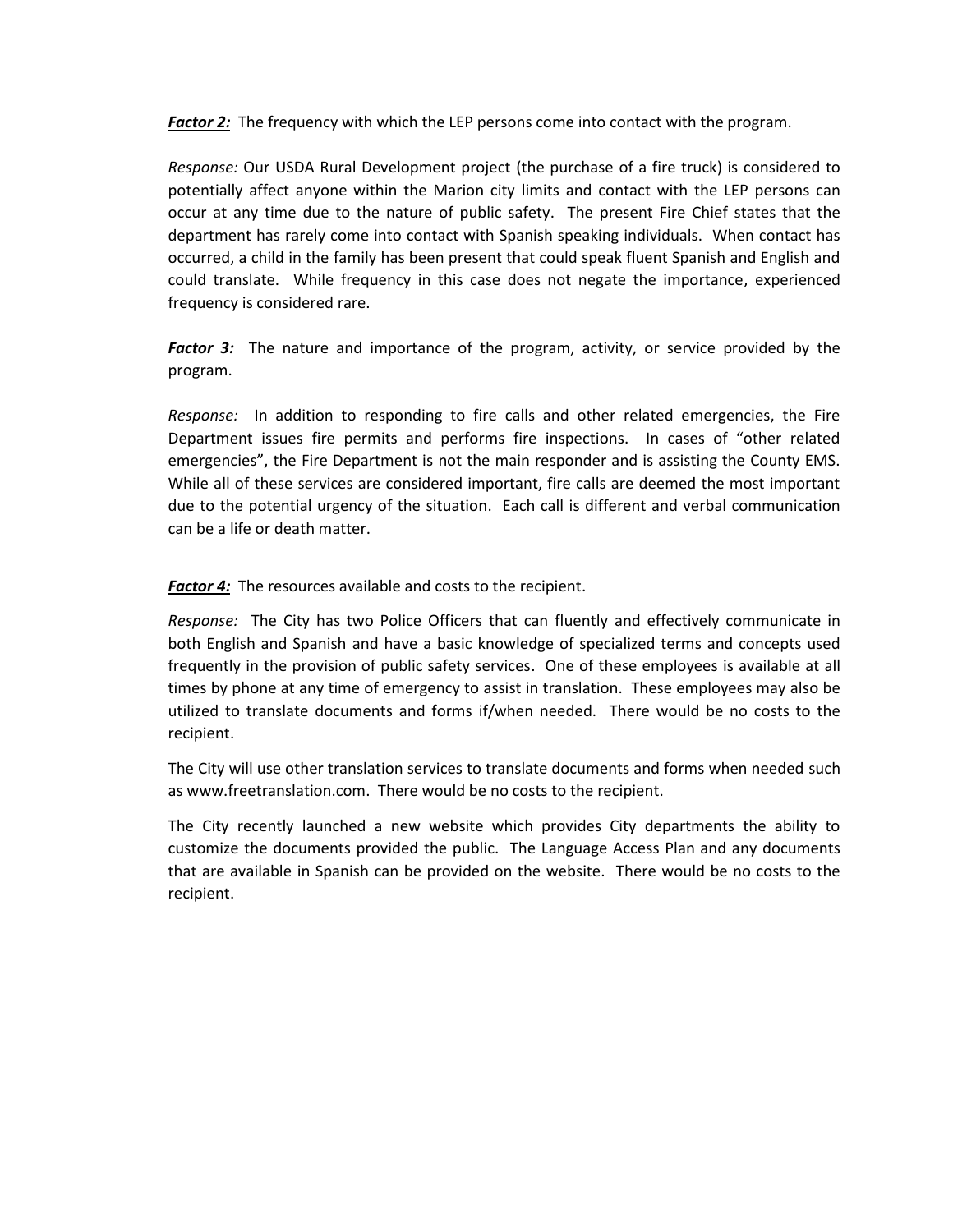### City of Marion, NC

Language Access Plan for

Limited English Proficiency

### **Introduction**

As a result of the preceding Four Factor Analysis, the City of Marion has identified the following types of language assistance to be provided on an as needed basis by the City throughout the use of the following Federally Assisted Program(s): Fire Protection.

The City has in place a Language Access Plan which was adopted on September 30, 2010 in connection with CDBG grants which were administered by our regional Council of Government staff. That plan is targeted towards the housing population. This plan, which is targeted towards individuals potentially needing fire protection, is not intended to replace that plan, but to be utilized in conjunction with it.

# **Purpose**

In compliance with Executive Order 13166, the City of Marion has developed the following Language Access Plan (LAP) for Limited English (LEP) Persons.

Title VI of the Civil Rights Act of 1964 is the federal law which protects individuals from discrimination on the basis of their race, color, or national origin in programs that receive federal financial assistance. In certain situations, failure to ensure that persons who have limited English proficiency can effectively participate in, or benefit from, federally assisted programs may violate Title VI's prohibition against national origin discrimination.

Persons who, as a result of national origin, do not speak English as their primary language and who have limited ability to speak, read, write, or understand English may be entitled to language assistance under Title VI in order to receive a particular service, benefit, or encounter.

# **Plan Summary**

The City of Marion has developed this LAP/LEP to help identify reasonable steps for providing language assistance to persons with limit English proficiency who wish to access services provided by the City. As described in Executive Order 13166, LEP persons are those who do not speak English as their primary language and have limited ability to read, speak, write or understand English.

# **Limited English Proficiency Population**

According to the North Carolina Office of State Budget and Management, the City of Marion's certified population as of July 1, 2015 was 8,129. The information in the table on the following page regarding the ESL population was taken from the U.S. Census Bureau, American FactFinder, Language Spoken at Home by Ability to Speak English for the Population 5 Years and Over, 2010-2014 American Community Survey 5-Year Estimates and provides a breakdown of the number of persons in the City whose first language is not English.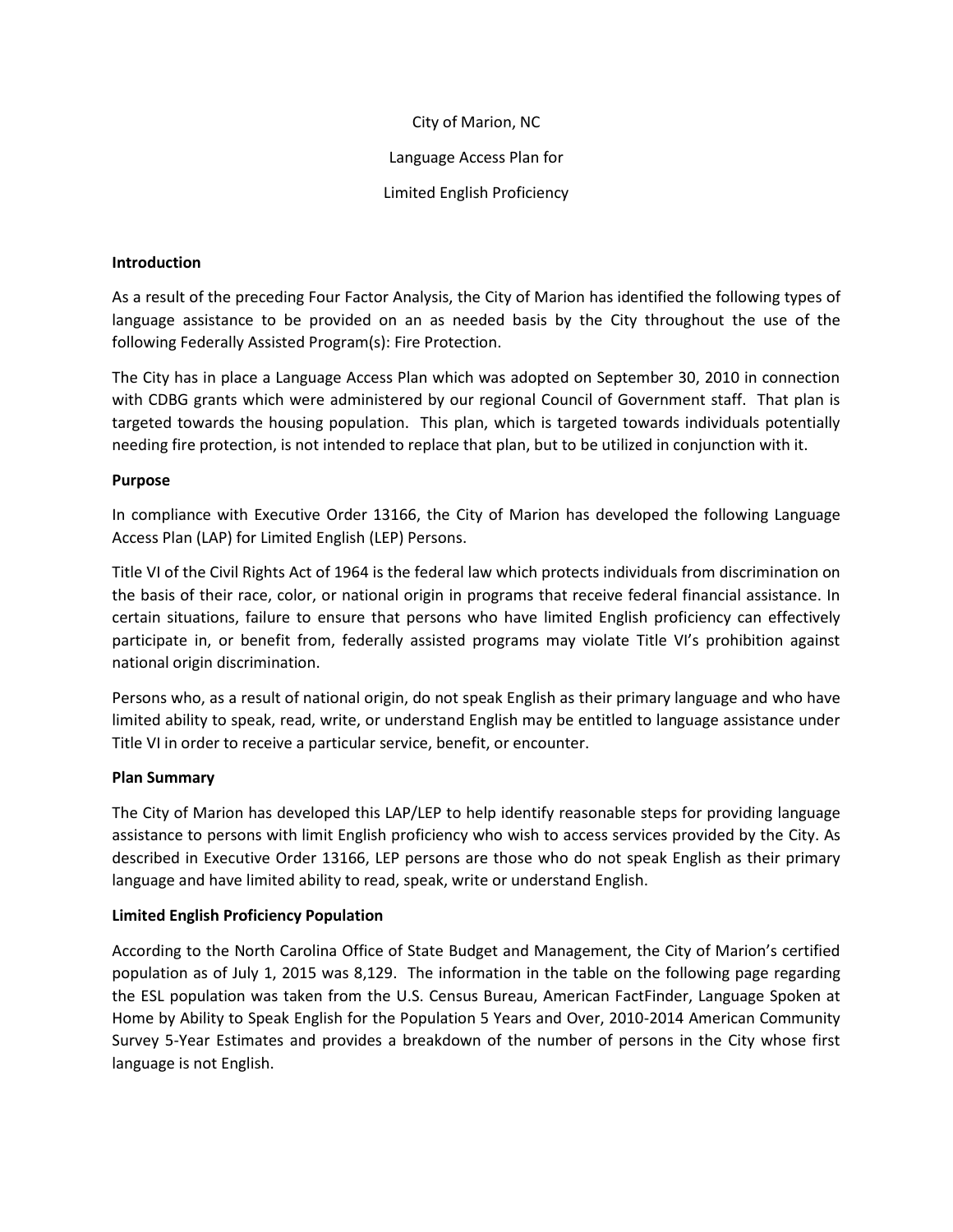| <b>City of Marion, NC</b><br>Analysis of ESL Population in Relation to July 1, 2015     |                               |
|-----------------------------------------------------------------------------------------|-------------------------------|
|                                                                                         |                               |
|                                                                                         |                               |
| 7/1/15 Total Marion Population                                                          | $8,129*$                      |
|                                                                                         |                               |
|                                                                                         |                               |
| ESL Group**                                                                             | <b>Estimated Population**</b> |
|                                                                                         |                               |
| Spanish or Spanish Creole                                                               | 807                           |
| Italian                                                                                 | 4                             |
| German                                                                                  | 18                            |
| Chinese                                                                                 | 12                            |
| Korean                                                                                  | 9                             |
| <b>Other Pacific Island Languages</b>                                                   | 17                            |
|                                                                                         |                               |
| * North Carolina Office of State Budget and Management                                  |                               |
| ** U.S. Census Bureau, American FactFinder, Language Spoken at Home by Ability to Speak |                               |
| English for the Population 5 Years and Over, 2010-2014 American Community Survey 5-Year |                               |
| Estimates                                                                               |                               |

- 1) Based on this data, the City of Marion does meet the 1,000 or 5% LEP persons threshold for Spanish or Spanish Creole. 9.93% (807) of our total population speak Spanish or Spanish Creole.
- 2) While there are other ESL groups represented in the City, each language is represented by fewer than 20 people which is less than ½% of the population.

### **Provisions for Language Assistance**

The City currently has two full-time sworn law enforcement officers that can fluently and effectively communicate in both English and Spanish and have a basic knowledge of specialized terms and concepts used frequently in the provision of public safety services. One of these two officers is available at all times via telephone for Spanish translation, particularly in emergency situations. These officers are also available to translate documents if necessary. The City will use other translation services in times of non-emergency such as the [www.freetranslation.com](http://www.freetranslation.com/) website when time is not of the essence.

Fire Inspection Reports will be translated if a communication barrier exists between the Fire Inspector and an adult member of the household or upon request.

Fire education and safety documents currently available in Spanish on the National Fire Protection Association website will be made available to public. Burning permit brochures are currently printed in both Spanish and English.

The City recently launched a new website which provides City departments the ability to customize the documents provided the public. The Language Access Plan and any documents that are available in Spanish can be provided on the website.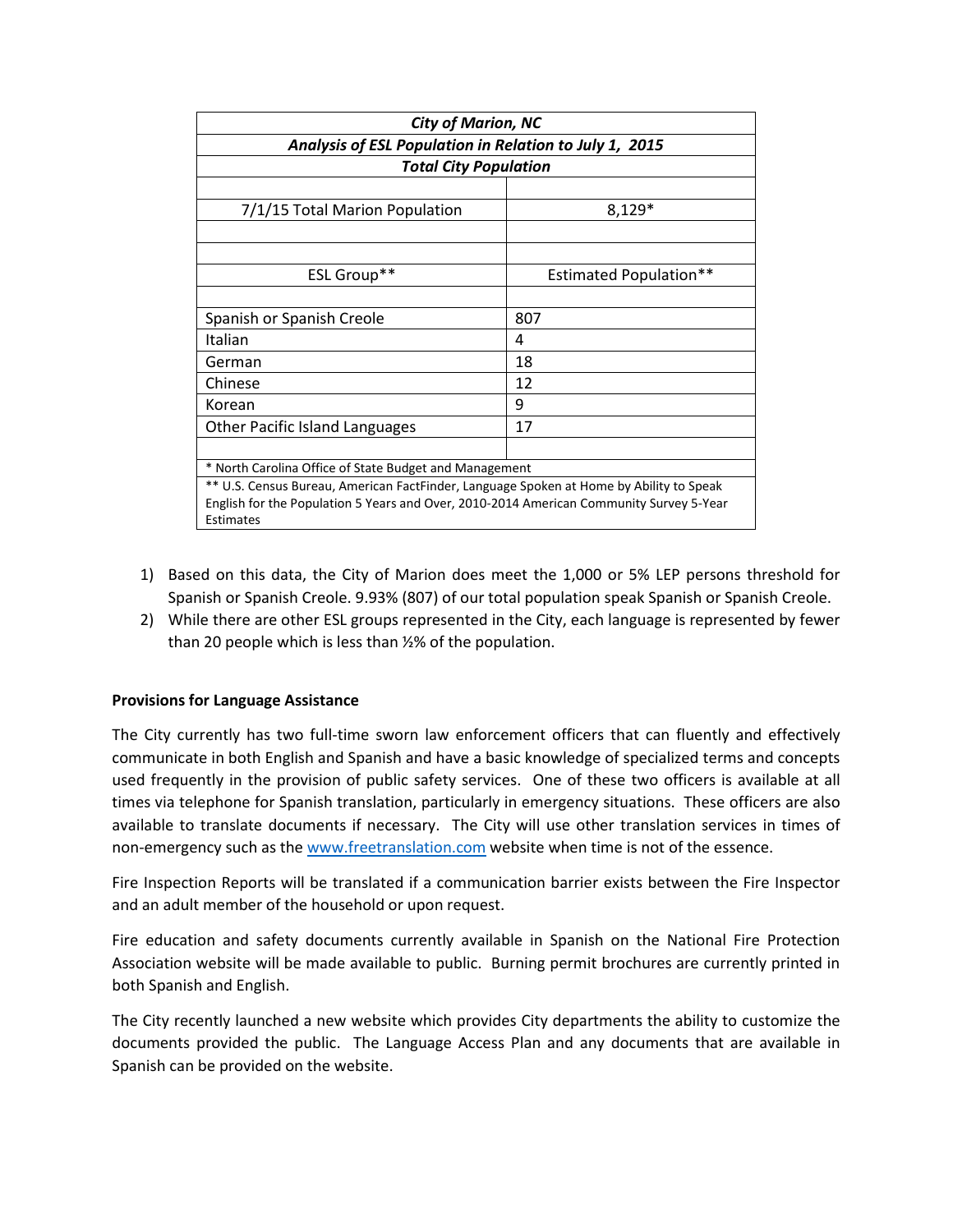### **Staff Training**

- 1) An email will be sent to all administrative staff and Fire Department staff advising of the LAP/LEP requirements.
- 2) A copy of this plan will be available to all staff.
- 3) Appropriate staff members will be provided with contact information for the two Spanish speaking Police Officers.
- 4) Staff members will be made aware of the [www.freetranslation.com](http://www.freetranslation.com/) website.
- 5) Staff members will be advised to document and communicate with their supervisor any requests for language assistance.

# **Frequency of Contact with LEP Population**

Our USDA Rural Development project (the purchase of a fire truck) is considered to potentially affect anyone within the city limits of Marion and contact with the LEP persons can occur at any time due to the nature of public safety. The present Fire Chief states that the department has rarely come into contact with Spanish speaking individuals. When contact has occurred, a child in the family has been present that could speak fluent Spanish and English and could translate. While frequency in this case does not negate the importance, experienced frequency is considered rare.

### **Notice to LEP Persons**

The City will take appropriate steps to inform all interested persons of the provisions of this policy. This plan will be translated into Spanish using [www.freetranslation.com](http://www.freetranslation.com/) and will be posted on the City website. A notice in Spanish regarding the Language Assistance Plan will also be posted in the Fire Department and in the City's high traffic areas (City Hall and the Water/Sewer Billing & Collections Department).

### **Vital Document Translations**

A vital document would be considered any notification that would directly impact individuals of the LEP Population.

- 1) Results of Fire Inspection Reports can be considered vital given the results of the report. Fire Inspection Reports will be translated in Spanish when a communication barrier exists between the Fire Inspector and an adult member of the household or upon request.
- 2) Information regarding Outdoor Burning and Permits will be available in both English and Spanish.
- 3) Fire educational information available from the National Fire Protection Association website in both English and Spanish will be made available to public.

### **Monitoring and Updating the Language Access Plan**

An annual review will be conducted via U.S. Census updates to determine the following:

- Determine the current LEP population in the area
- Determine whether or not the need for translation services have changed
- Determine if there is a need for additional language populations
- Determine if the needs of the LEP population have been addressed and how